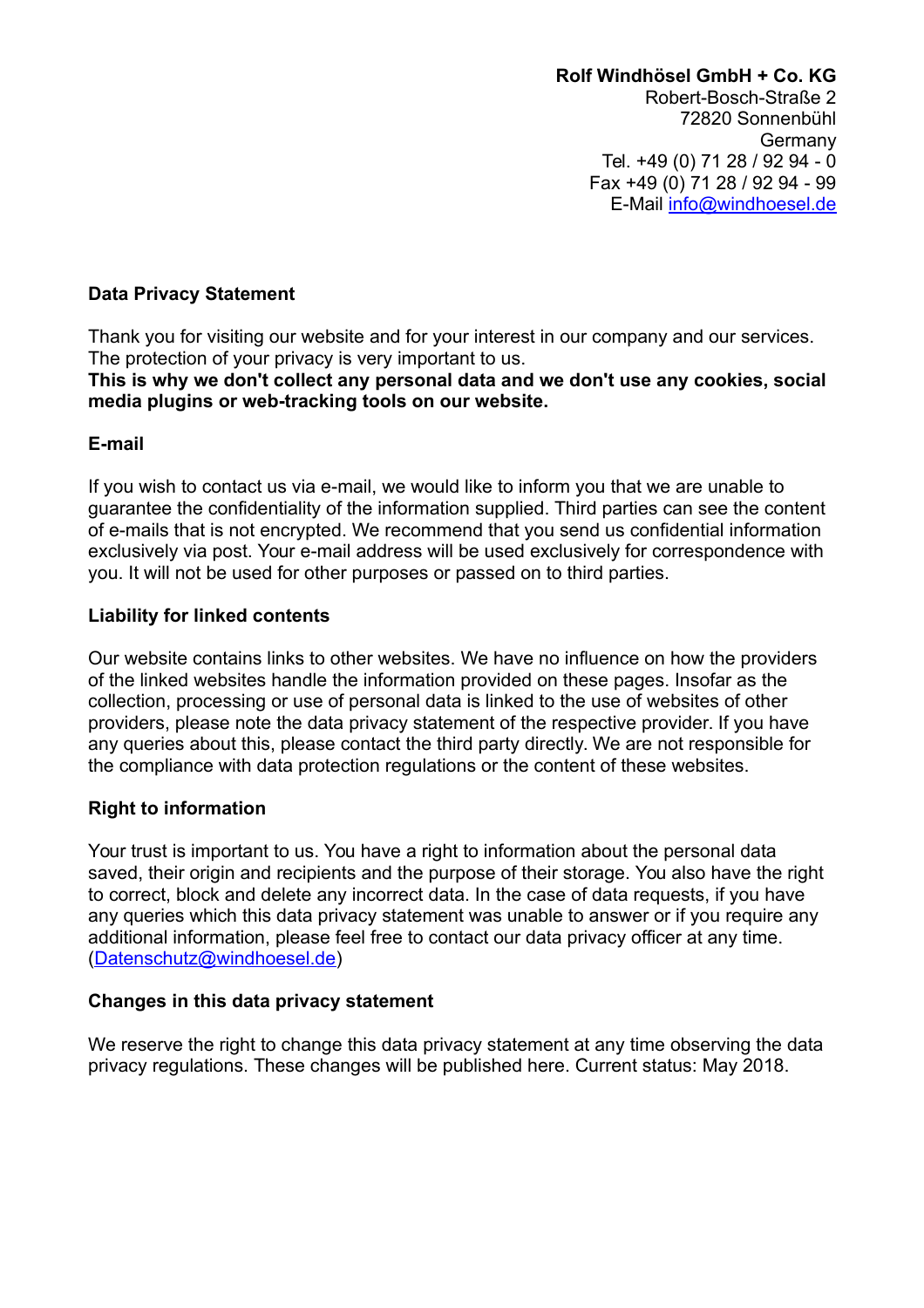## **Data protection – Hosting / Web server**

If you access our website the host's web servers automatically record information. We have no influence on this. Please contact the host directly for more information

T-Online Hosting Deutsche Telekom AG, Products & Innovation T-Online-Allee 1 64295 Darmstadt +49 800 5252033 hosting@telekom.de

The information recorded is normally of a general nature - mainly for system security purposes. This includes the type of web browser, the operating system used, the domain name of the internet service provider, the connection data of the computer used (IP address), the website from which you are visiting us (referrer URL), the pages you visit on our website and the date and duration of the visit.

Below we will explain which information is recorded during a visit to a website and how it could be used.

## **As said before, we ourselves don't use any of these techniques.**

### **Personal Data**

Personal data are individual data about personal or factual circumstances of a specific or identifiable natural person. These include information like your name, your address and your telephone number, for example.

### **Collection and processing of personal data**

When you access websites web servers automatically record information of a general nature – mainly for system security purposes. These include the type of web browser, the operating system used, the domain name of the internet service provider, the connection data of the computer used (IP address), the website from which you are visiting the website (referrer URL), the pages you visit and the date and duration of the visit.

### **Analysis of the data**

It is generally not possible to draw conclusions about specific people from these data. The data are deleted after a statistical analysis. These data are not pooled with other data sources.

Additional personal data like name, address, telephone number or e-mail address are not recorded.

### **Use of cookies**

Some websites use cookies, which serve to make their internet presence more userfriendly, secure and efficient – to accelerate navigation on the platform, for example. Cookies also enable the users to measure the frequency of page views and general navigation, among other things. Cookies are small text files which are deposited in a